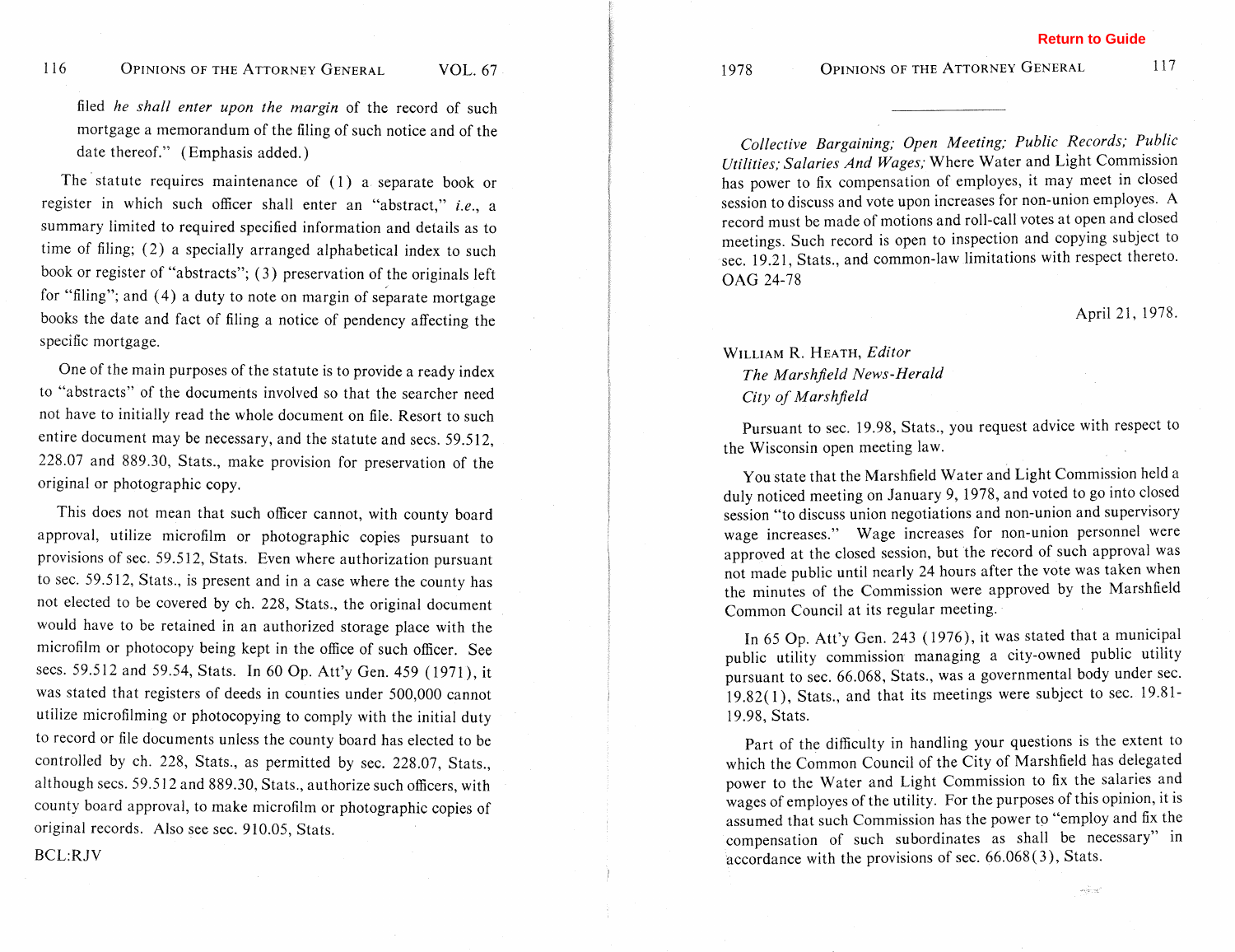1978

#### **OPINIONS OF THE ATTORNEY GENERAL**  $119$

Your first question is whether the Commission, when duly convened in closed session for the purpose of considering wage increases for non-union employes, can vote to approve increases in closed session.

I am of the opinion that it can vote in the closed session. Pursuant to sec.  $19.85(1)(c)$ , Stats., a governmental body which has given the required notice can convene in closed session for the purpose of:

"Considering employment, promotion, compensation or performance evaluation data of any public employe over which the governmental body has jurisdiction or exercises responsibility."

Whereas the singular of public employe is used, the singular includes the plural. See sec.  $990.001(1)$ , Stats. Increases in the compensation of more than one employe could therefore be "considered" in closed session. We are not concerned with the final ratification or approval of a collective bargaining agreement. Where such an agreement is involved, final ratification or approval must be accomplished in open session by reason of sec. 19.85(3), Stats. **A**  governmental body generally may take final action and vote in closed session where the vote is an integral part of the deliberation process. In *State ex rel. Cities S.* 0. *Co. v. Bd. of Appeals, 2* 1 Wis.2d 5 1 6, 124 N.W.2d 809 ( 1963), the court was dealing with former sec. 14.90, Stats. ( 1959), which provided in part:

 $\lq(2)$  ... No formal action of any kind shall be introduced, deliberated upon or adopted at any closed executive session or closed meeting of any such body.

**"(3)** Nothing herein contained shall prevent executive or closed sessions for purposes of:

"(a) Deliberating after judicial or quasi-judicial trial or hearing."

The court held that after hearing a zoning appeal in public, the board of appeals could convene in closed session to "deliberate" and could vote in closed session, as it was an integral part of the deliberation process, and that the Board need not reconvene in open session to announce its result.

I am of the opinion that if the utility Commission has power to increase compensation of non-union employes, a court would hold that it could consider increases in closed session and could vote in closed session to finalize its action.

Your second question is whether the vote should be available immediately after the meeting.

Whereas I am of the opinion that the result in most cases should be announced as soon as possible, there may be grounds for withholding for some period of time.

*State ex rel. Cities S. O. Co., supra,* indicates that under prior law no immediate announcement or reconvening into open session was required. Under present law a body could not reconvene into open session after closed session within twelve hours unless notice of such intention to reconvene in open session was given at the same time and in the same manner as the public notice of the meeting convened prior to the closed session. Sec. 19.85(2), Stats. This would not preclude the presiding officer from making an announcement to anyone present or from issuing a news release after the closed session terminated.

Whether there must be disclosure of the vote depends in part on whether the reason for convening into closed session continues. Section 19.88(3), Stats., is applicable to open and closed sessions and provides:

"The motions and roll call votes of *each meeting* of a governmental body shall be recorded, preserved and open to public inspection to the extent prescribed in s. 19.21." ( Emphasis added. )

Under sec.  $19.21(2)$ , Stats., the right to inspect and copy is limited in certain respects, including "with proper care, *during office hours* and subject to such orders or regulations as the custodian thereof prescribes." (Emphasis added.)

Your letter does not disclose whether there was a deliberate withholding of the record of the motions and votes or whether there was a mere delay in disclosure because of a lack of a demand to see the record. If it was the former, I am not aware of any sufficient reason to justify a 24-hour delay. In other situations where competitive or bargaining reasons may continue or where detection of